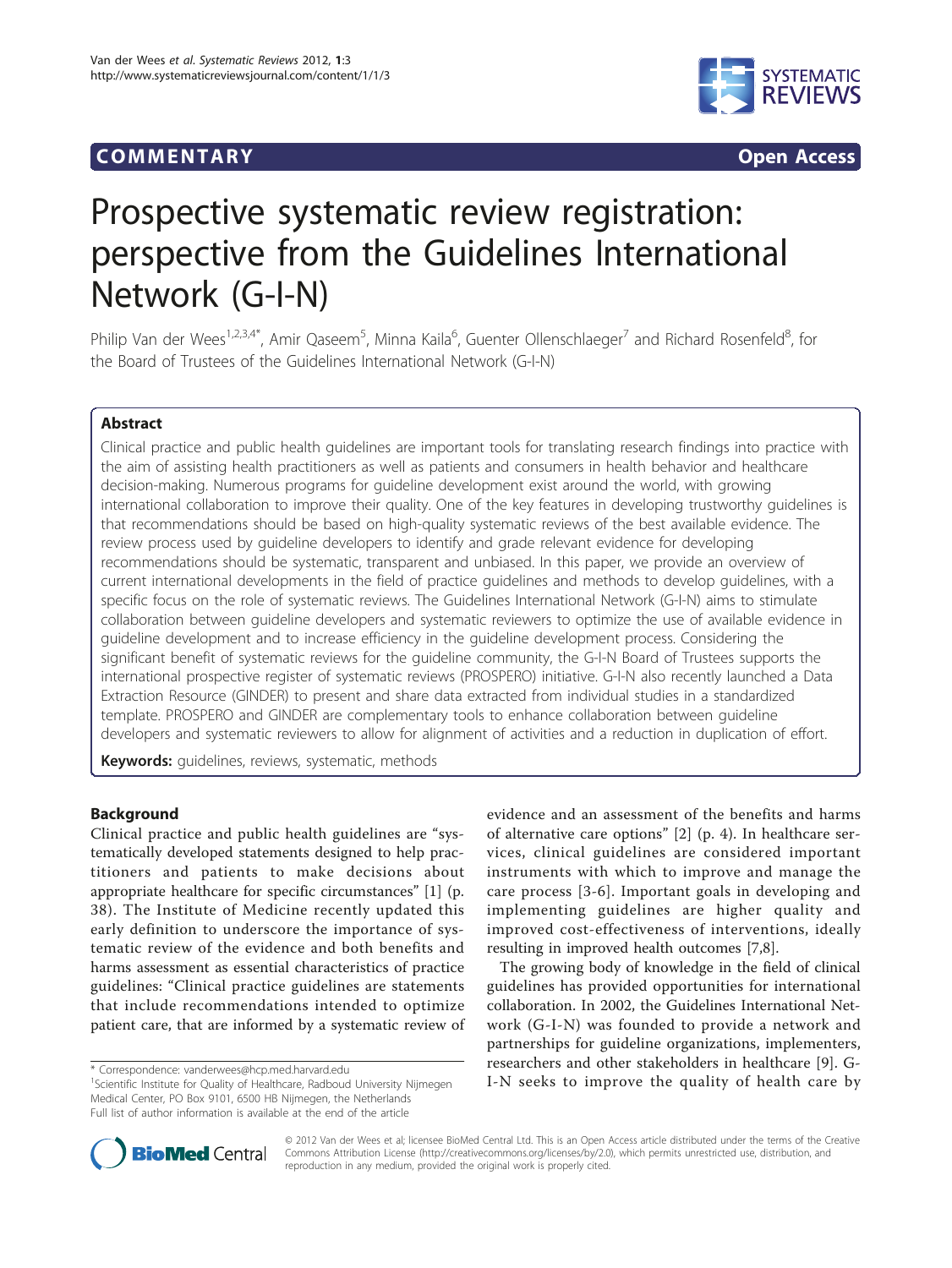promoting the systematic development of guidelines and their application to practice.

One of the key features in developing guidelines is to ensure that guideline recommendations are based, as much as possible, on high-quality systematic reviews of the best available evidence. Similarly, the review process used by guideline developers to identify and grade relevant evidence for developing recommendations should be systematic, transparent and unbiased. The medical literature is expanding quickly [\[10](#page-4-0)], and ongoing collaboration between guideline developers and systematic reviewers is needed to maximize the use of the best available evidence to support guideline recommendations. The international prospective register of systematic reviews (PROSPERO) is a promising new initiative whose purpose is to stimulate collaboration, reduce duplication of research efforts and improve quality [[11](#page-4-0)].

In this paper, we introduce the international guideline community and describe current methods for developing guidelines with a specific focus on the role of systematic reviews in guideline development. The aim of this paper is to create common ground for guideline developers and systematic reviewers on which to base their collaboration.

#### The Guidelines International Network (G-I-N)

G-I-N is a global network which comprises 93 organizations and 89 individuals as members representing 46 countries from all continents (as of January 2012). The network supports evidence-based healthcare and improvement of health outcomes throughout the world. The specific aims of G-I-N are to promote best practices and reduce duplication of research efforts by improving the efficiency and effectiveness of evidence-based guideline development, adaptation, dissemination and implementation. One of the main assets of G-I-N is its International Guideline Library. The library contains more than 7,400 documents (as of January 2012) and includes guidelines ( $N = 3,636$ ), evidence reports, methodologies and other related documents developed or endorsed by G-I-N member organizations [[12](#page-4-0)].

A recent, important new product of G-I-N in relation to systematic reviews has been developed by G-I-N's Evidence Tables Working Group. This group has developed a minimum data set that can be used to summarize published studies. A template for intervention studies has been developed [[13](#page-4-0)] in addition to a template for diagnostic studies. Templates for healthcare economic and prognostic studies are in preparation. The templates allow for consistent comparison across studies and to inform a group process in synthesizing evidence. On this basis, a resource has been developed to allow reviewers to present data extracted from individual studies using a standardized template (called a "summary" for short). This resource forms the foundation for development of evidence tables which summarize data based on a defined question. The summaries can then be used by G-I-N members in their guideline development process to populate their evidence tables using the data directly as presented in the original research articles or modified according to their specific needs. The registry was launched in August 2011 at the Eighth G-I-N Conference in Seoul under the acronym of GINDER: G-I-N Data Extraction Resource [[12](#page-4-0)].

### Methodology for guideline development

Methods for guideline development have been harmonized to a certain degree [[14,15\]](#page-4-0). Core elements of the process are formulating the relevant healthcare clinical questions, identifying relevant outcomes, systematically identifying and summarizing the relevant evidence, synthesizing the evidence by evaluation of its quality and formulating recommendations for daily practice or healthcare policy. The steps in guideline development are given in Table [1](#page-2-0).

A standard guideline development process is essential to ensuring that developers publish valid, reliable guidelines that can be used in their research. The Appraisal of Guidelines, Research and Evaluation (AGREE II) instrument is a valuable tool with which to analyze the rigor of development of a good guideline [\[16](#page-4-0)], and standards for guideline development have been developed at the national level, such as the recently published standards for trustworthy guidelines issued by the Institute of Medicine [[2](#page-4-0)]. Thus far, however, the guideline community has not established a common set of internationally recognized standards to help improve the development of high quality guidelines. International standards will facilitate information sharing and adaptation to reduce duplication of efforts and support initiatives for the development of high-quality national or local guidelines. The G-I-N Board of Trustees recently prepared a position paper with key components describing how to develop and evaluate quality clinical practice guidelines (Qaseem A. et al, Guidelines International Network: Towards International Standards for Clinical Practice Guidelines, Annals of Internal Medicine 2012;156 (forthcoming)). This position paper should contribute to further harmonization of the guideline development process and stimulate the development of international guideline standards.

## The role of systematic reviews in guideline development

Recommendations in guidelines are typically derived from a set of key questions for prevention, diagnosis and/or treatment for the target group of patients. Key questions should include elements that will guide the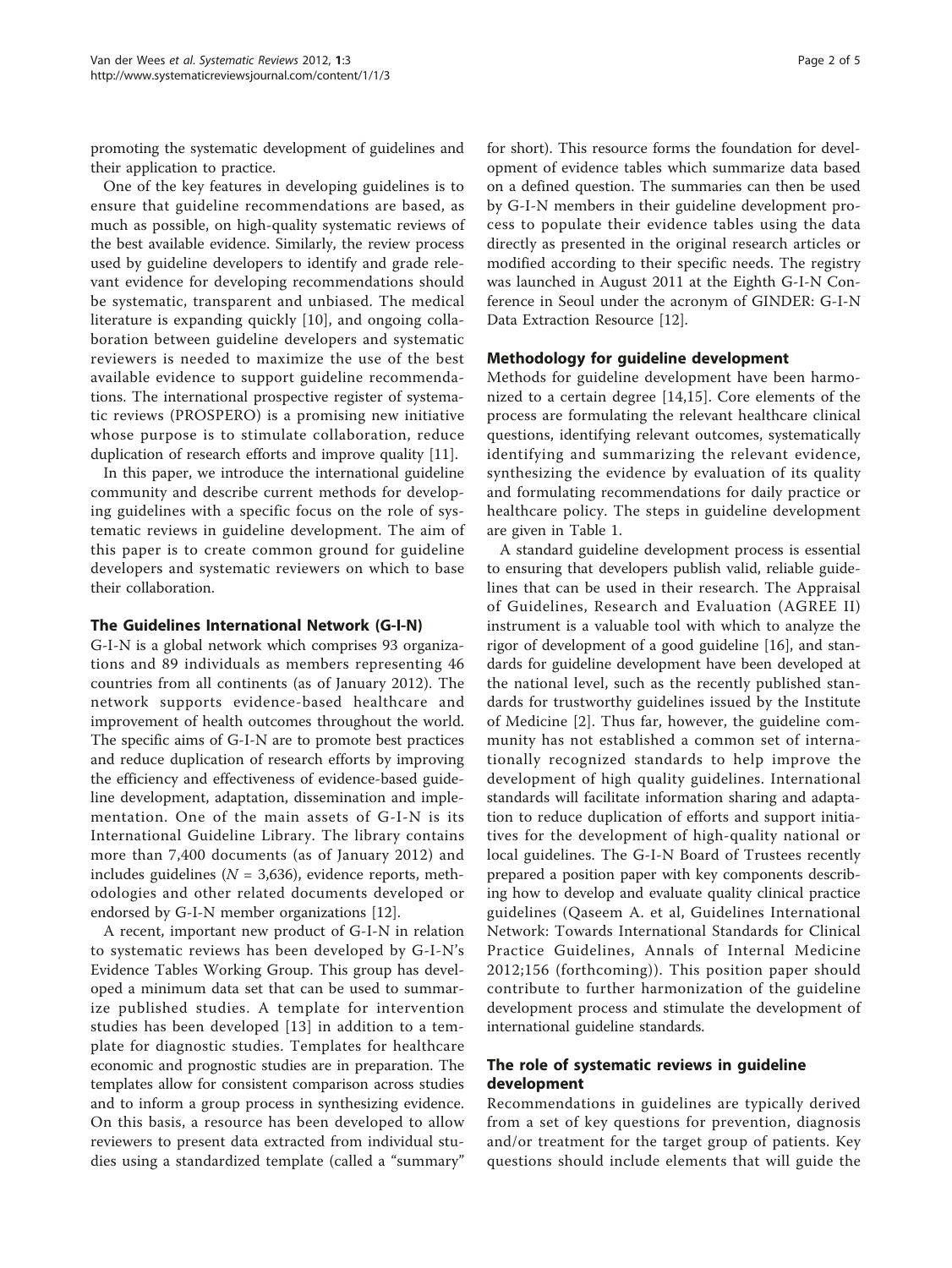<span id="page-2-0"></span>Table 1 Elements in guideline development<sup>a</sup>

| <b>Elements</b>                        | Specification                                                                                                                                                                                    |
|----------------------------------------|--------------------------------------------------------------------------------------------------------------------------------------------------------------------------------------------------|
| 1. Organization and structure          | National or professional coordinated program. Development by (multidisciplinary) working groups, including<br>healthcare practitioners, systematic reviewers and/or methodologists and patients. |
| 2. Preparation                         | Definition of scope and objectives. Formulation of health and clinical questions and patient-important outcomes.<br>Specification of targeted patient or population groups and intended users.   |
| 3. Development process                 | Identification of evidence via systematic literature search. Assessment and synthesis of evidence. Translation of<br>evidence into recommendations for daily practice and health policy.         |
| 4. Validation                          | External review of draft quidelines by peers and stakeholders, as well as, if feasible, by field-testing.                                                                                        |
| 5. Dissemination and<br>implementation | Publication on paper and/or electronically via website or journal. Further implementation via tailored strategies to<br>promote the actual use of the quideline.                                 |
| 6. Evaluation and revision             | Regular update based on scheduled review (every 3 to 5 years) and updating procedure.                                                                                                            |

<sup>a</sup>Source: Van der Wees et al. [[15\]](#page-4-0).

literature review process: the familiar patient problem or population, intervention, comparison and outcomes (PICO) format [[17](#page-4-0)]. Other issues to be considered are the importance of the effectiveness of interventions by estimating the effect sizes for the relevant outcomes and whether the desirable effects (benefits) outweigh the undesirable effects (harms) [[18\]](#page-4-0). Weighing benefits and harms also requires the collection of empirical data or qualitative information about the values and preferences of patients.

The literature review to identify and summarize the evidence must be carried out in such a way that the potential for any bias is minimized. Some manuals of national guideline programs include the production of full systematic reviews, whereas others primarily identify existing systematic reviews and conduct additional reviews if necessary and feasible [[19-23](#page-4-0)]. Depending on the number of questions, multiple systematic reviews may be required to inform a guideline. A recent editorial published in the Cochrane Database of Systematic Reviews shows that the National Institute of Health and Clinical Excellence frequently uses the Cochrane reviews in issuing guidelines, although the authors of the editorial advocate better use of Cochrane reviews, as well as more collaboration between groups, in developing guidelines [\[24](#page-4-0)]. Another option used by guideline developers is to identify evidence in existing guidelines, because guideline databases are growing [\[12,25](#page-4-0)].

Systematic reviews intended to inform the development of clinical guidelines should follow principles outlined in published checklists such as the PRISMA statement for transparent reporting of systematic reviews and meta-analyses [\[26](#page-4-0)]. The Institute of Medicine recently published standards for systematic reviews, which include a standard for interaction between guideline developers and systematic reviewers [[27\]](#page-4-0). Use of an explicit and transparent strategy to evaluate evidence helps users to interpret the relative strength of the evidence [[28,29](#page-4-0)]. Identified studies are systematically

appraised by assessing the methodological quality and relevance of the clinical context in the study. On the basis of the quality of individual studies, an overall synthesis of the evidence will result in evidence statements, usually expressed as levels of evidence. The Grading of Recommendations Assessment, Development and Evaluation (GRADE) approach is increasingly being adopted by guideline development organizations worldwide [\[18](#page-4-0)]. The use of observational data has been advocated to create evidence for everyday practice needs, and adaptive approaches have been proposed to synthesize evidence using outcomes of both randomized trials and observational research [\[30](#page-4-0),[31\]](#page-4-0). International collaboration to address these issues is important for building a body of knowledge and standards in guideline development.

## Translating evidence into recommendations for clinical practice

Once the evidence is identified and appraised, the guideline development group must consider its relevance and applicability to practice, including anticipated benefits and harms, to formulate recommendations that can be put into action [\[32](#page-4-0)]. Guideline developers must make a considered judgment about the generalizability, applicability, consistency and clinical impact of the evidence to create a clear link between recommendations and the underlying evidence. This is a crucial part of the guideline development process in which local circumstances need to be taken into account. The strength of recommendations included in guidelines is usually subject to a grading system, such as the GRADE approach, that takes into account the quality of the evidence and the considered judgment of the guideline developers [[18](#page-4-0)]. Transparency of the considered judgment of guideline development groups is important to understanding the arguments for specific recommendations. Guideline recommendations should be expressed in clear, unambiguous language to facilitate implementation [\[33](#page-4-0)].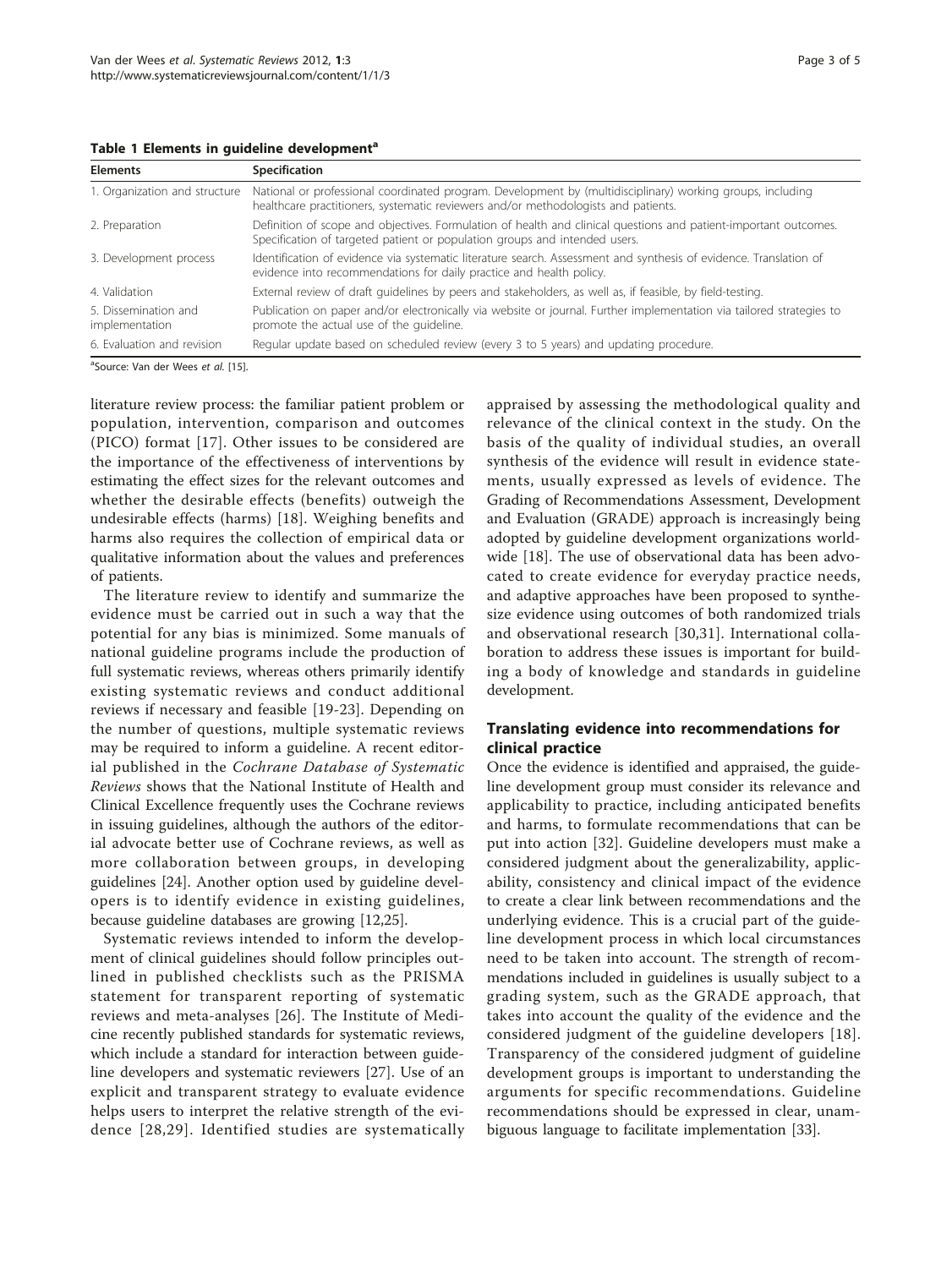### Perspective for collaboration

Because developing new systematic reviews and using existing ones are essential components of the guideline development process, there is clearly potential for better collaboration between guideline developers and systematic reviewers. Interaction between guideline developers and systematic reviewers is important for formulating PICO questions, conducting the review of the evidence, compiling the evidence tables and summarizing and presenting the evidence. Resource constraints on guideline development may limit the number of new systematic reviews that can actually be carried out in a guideline project. In addition, many systematic reviews do not meet the standards that are essential for use in developing a good guideline [[2](#page-4-0),[27](#page-4-0)]. Collaborative approaches to further improvement of the quality of systematic reviews and the use of high-quality reviews in translating evidence into guideline recommendations are therefore essential.

Alderson and Tan [[24](#page-4-0)] made a plea for better use of Cochrane reviews in guideline development, and PROS-PERO may help to achieve that objective. A crucial factor in fostering better collaboration is alignment of activities at the very start of the process. Guideline developers should be aware of existing or expected systematic reviews to support their project, and systematic reviewers should be aware of the relevant healthcare or clinical questions in focusing their reviews. The prospective registration of systematic review protocols provides an excellent basis from which to seek alignment and create opportunities for including systematic reviewers as members of the guideline development group. Identification of upcoming or existing systematic reviews can reduce the workload and resources needed for guideline development. The participation of systematic reviewers in the guideline development process enhances the application of their research findings to practice and help bridge the gap between research and practice. The GINDER registry of evidence summaries can further enhance collaboration and reduce duplication of efforts.

G-I-N and PROSPERO have recognized the possibility of closer collaboration and have started to encourage their members and affiliates to work together. G-I-N stimulates its members to use PROSPERO in searching for published systematic reviews and systematic review protocols, and G-I-N promotes the registration of systematic reviews within guideline development projects. PROS-PERO has created a link to G-I-N's website to raise awareness among systematic reviewers of the potential impact of their work on the development of guideline recommendations and to facilitate the use of GINDER.

### Conclusion

A registry of high-quality systematic reviews based on rigorous standards is a topic of international interest. We think that the international prospective register of systematic reviews is of significant value for the international guideline community. This paper summarizes the view of G-I-N's Board of Trustees that high-quality systematic reviews are essential for developing good clinical practice and public health guidelines and that G-I-N supports the PROSPERO initiative. PROSPERO and GINDER are important complementary tools with which to enhance collaboration between guideline developers and systematic reviewers and allow for alignment of activities and reduced duplication of efforts.

#### Acknowledgements

The Members of the G-I-N Board of Trustees 2011/2012 are listed below. Dave Davis, Continuing Education and Performance Improvement, Association of American Medical Colleges, Washington, DC, USA Frode Forland, Scientific Advice Unit, European Centre for Disease Prevention and Control, Stockholm, Sweden; Biomedical Research, Royal Tropical Institute, Amsterdam, the Netherlands Minna Kaila, Hjelt Institute, University of Helsinki, Helsinki, Finland

Fergus Macbeth, Centre for Clinical Practice, National Institute for Health and Clinical Excellence, London, UK

Günter Ollenschläger, Director, German Agency for Quality in Medicine ÄZQ, Berlin, Germany

Sue Phillips, National Institute of Clinical Studies, National Health and Medical Research Council, Melbourne, Australia

Amir Qaseem, Department of Clinical Policy, American College of Physicians, Philadelphia, PA, USA

Richard Rosenfeld, Department of Otolaryngology, SUNY Downstate Medical Center and Long Island College Hospital, Brooklyn, NY, USA Duncan Service, Scottish Intercollegiate Guidelines Network, Healthcare

Improvement Scotland, Edinburgh, UK Richard N. Shiffman, Department of Pediatrics and the Yale Center for Medical Informatics, Yale School of Medicine, New Haven, CT, USA Jean Slutsky, Center for Outcomes and Evidence, Agency for Healthcare Research & Quality, Rockville, MD, USA

Philip Van der Wees, Scientific Institute for Quality of Healthcare, Radboud University Nijmegen Medical Center, Nijmegen, the Netherlands; School CAPHRI, Maastricht University, Maastricht, the Netherlands; Royal Dutch Society for Physical Therapy, Amersfoort, the Netherlands; and Department of Health Care Policy, Harvard Medical School, Boston, MA, USA

#### Author details

<sup>1</sup>Scientific Institute for Quality of Healthcare, Radboud University Nijmegen Medical Center, PO Box 9101, 6500 HB Nijmegen, the Netherlands. <sup>2</sup>School CAPHRI, Maastricht University, PO BOX 616, 6200 MD Maastricht, the Netherlands. <sup>3</sup> Royal Dutch Society for Physical Therapy, PO BOX 248, 3800 AE Amersfoort, the Netherlands. <sup>4</sup>Department of Health Care Policy, Harvard Medical School, 180 Longwood Avenue, Boston, MA 02115, USA. 5 Department of Clinical Policy, American College of Physicians, 190 North Independence Mall West, Philadelphia, PA 19106, USA. <sup>6</sup>Hjelt Institute, University of Helsinki, PO Box 40, 00014 Helsinki, Finland. <sup>7</sup>German Agency for Quality in Medicine AEZQ, Strasse des 17. Juni 106-108, 10623 Berlin, Germany. <sup>8</sup>Department of Otolaryngology, State University of New York Downstate Medical Center and Long Island College Hospital, 134 Atlantic Avenue, Brooklyn, NY 11201, USA.

#### Authors' contributions

PvdW wrote the main body of the paper with the participation of AQ, MK, GO and RR. Members of the G-I-N 2011/12 Board of Trustees (DD, FF, FM, SP, DS, RS and JS) provided feedback on the draft paper and approved the final manuscript.

#### Competing interests

The authors wrote this paper from the perspective as trustees of the G-I-N Board. The interest of G-I-N is to promote the importance of practice guidelines and to improve the efficiency and effectiveness of evidence